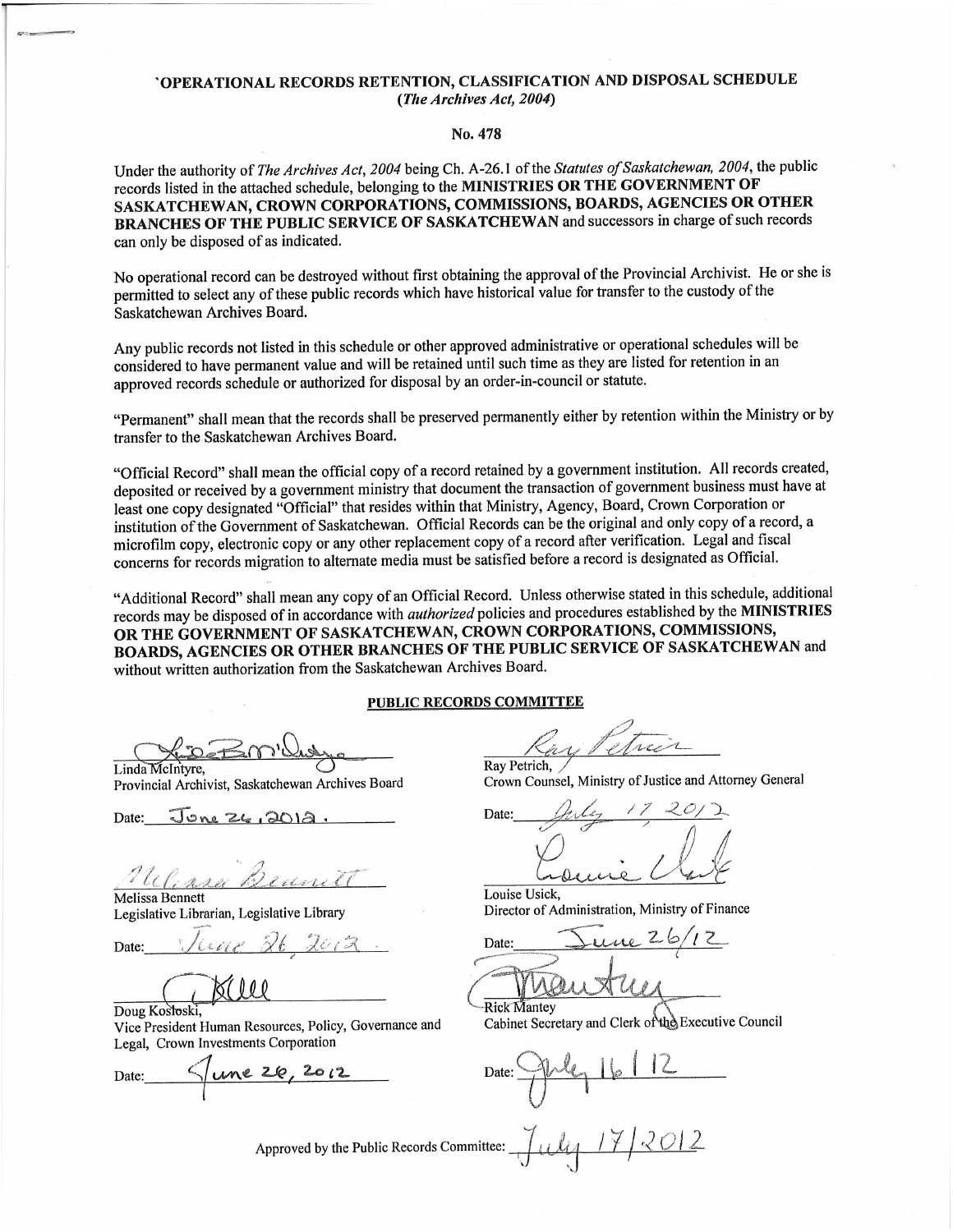#### *Application of the Special Events Schedule #478*

This schedule has been created by the Saskatchewan Archives Board to facilitate classification and disposal of records relating exclusively to Special Events. Special Events include any Provincial/ National/ International one-time or infrequently organized event (e.g. Canada Games – every decade, etc.) that has a province-wide involvement/application. The Special Events may also include special logos or one-time grant programs. The schedule has been designed to cover records from a variety of special events that have already taken place as well as records of future special events. Examples of past events include; Special Events (1985 – NW Conflict of 1885; 1939 Royal Visit, 2000 Millennium), Major Sporting Events (1985 Grey Cup; 2005 Canada Games, 2010 Vancouver Winter Olympics – VANOC), Provincial Anniversaries, Major Charitable/ Humanitarian Events (1985 LiveAid; 2003 FarmAid). Events may also include Municipal anniversaries, Agency anniversaries, or any regularly recurring special events such as Saskatchewan Summer or Winter Games (which are organized every 4 years). Records of special events that are covered in an approved Operational Records Schedule (ORS) should be classified accordingly, however, in the absence of an ORS, the records for the special event should be classified and retained according to this schedule.

It is recommended that records related to a special event are classified and managed in accordance with this schedule right from the start of the event. Any administrative records created in relation to a special event and not covered in this schedule should be classified and retained in accordance with ARMS 2006. **This includes any human resource records, records relating to equipment and supplies, procurement, telecommunications, etc.** Human resource records are managed by the government institution responsible for the records and must be retained until they meet retention requirements stated in ARMS 2006. All of the above mentioned Administrative records are subject to the Records Disposition System.

The Ministry responsible for the records, both operational and administrative, must be clearly determined prior to the disposition process.

#### **Disposal Procedures**

Records included in this schedule have been subject to a historical pre-appraisal. **Once the event/program is over and the ministry no longer has a business need for the records**, the inventory forms listing all records pertaining to the event that have been identified in the preappraisal notes of the schedule, must be forwarded immediately to the Saskatchewan Archives Board. The records must be arranged in accordance with the schedule or must be related to appropriate categories in the schedule.

Prior to acquisition by the Saskatchewan Archives Board, all records identified for appraisal will be reviewed to ensure they possess historical significance. Records of historical significance will be transferred for permanent preservation to the Saskatchewan Archives. Records that are not selected for appraisal as per the schedule or are deemed historically insignificant upon the appraisal review, should remain under the control of the government institution until they have met their retention requirements and will then be subject to the Records Disposition System for final disposal.

If you have any questions regarding how or when to use the Special Events schedule, please contact the Saskatchewan Archives Board at 787-0734 or [recordhelp@archives.gov.sk.ca](mailto:recordhelp@archives.gov.sk.ca) .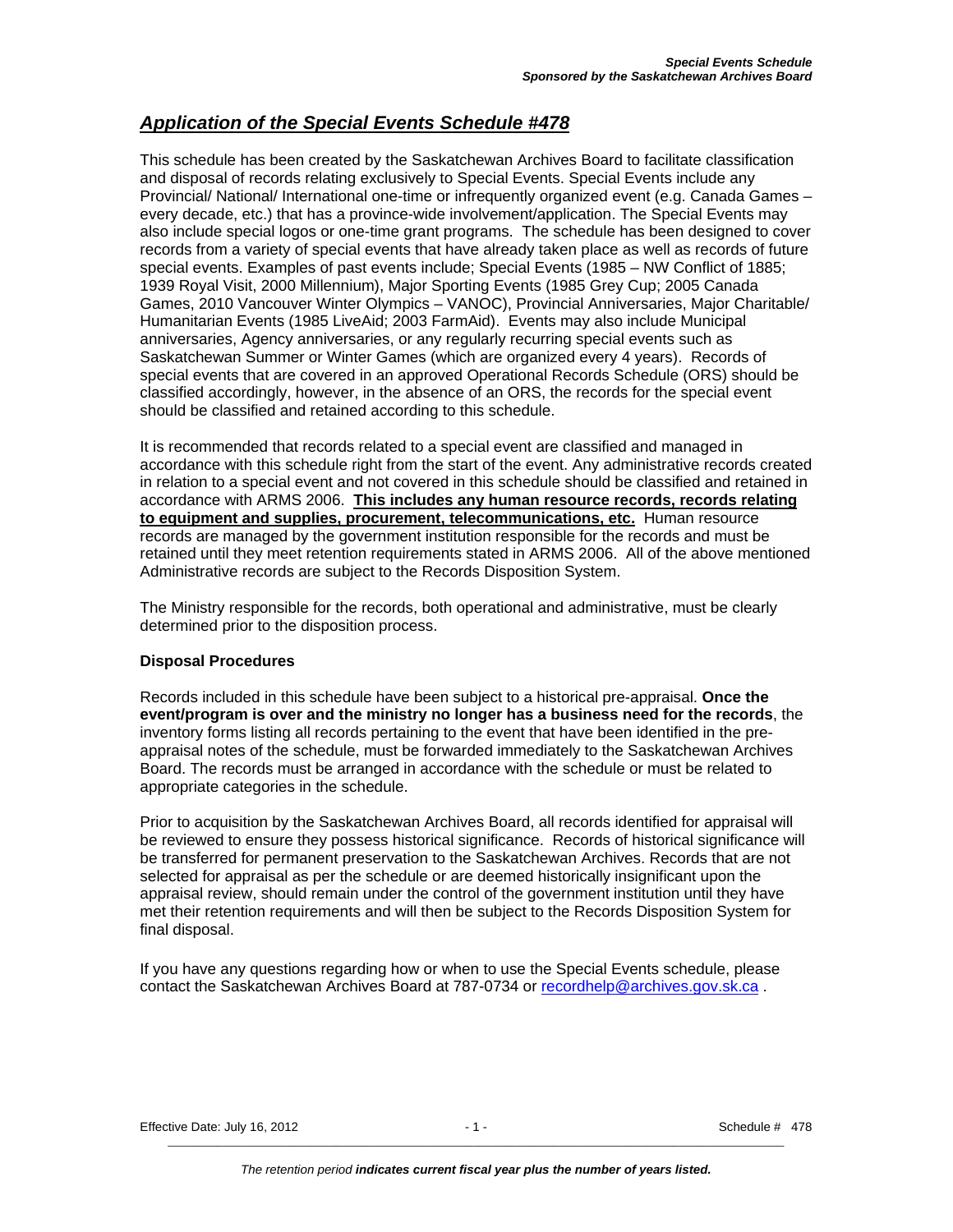## **001 POLICY AND PROCEDURE**

Records documenting the development and revisions of policies, procedures, standards, guidelines, and best practices as they relate to the Special Event.

Includes: Research Material, Drafts, Working Papers, Meeting Notes, Final Approved Documentation, etc.

| <b>Retention</b>                                                                                                            | P.I. |
|-----------------------------------------------------------------------------------------------------------------------------|------|
| Upon conclusion of Special Event $+6$ years                                                                                 |      |
| **Appraisal Note**<br>Of the above listed records, the Saskatchewan Archives will appraise final<br>approved documentation. |      |

## **050 REPORTS AND STATISTICS**

Records documenting the development of reports and statistics as they relate to the Special Event.

Includes: Monthly Reports, Quarterly Reports, Final Statistical Reports, etc.

| <b>Retention</b>                                                                                                         | P.I. |
|--------------------------------------------------------------------------------------------------------------------------|------|
| Upon conclusion of Special Event $+2$ years                                                                              |      |
| **Appraisal Note**<br>Of the above listed records, the Saskatchewan Archives will appraise final<br>statistical reports. |      |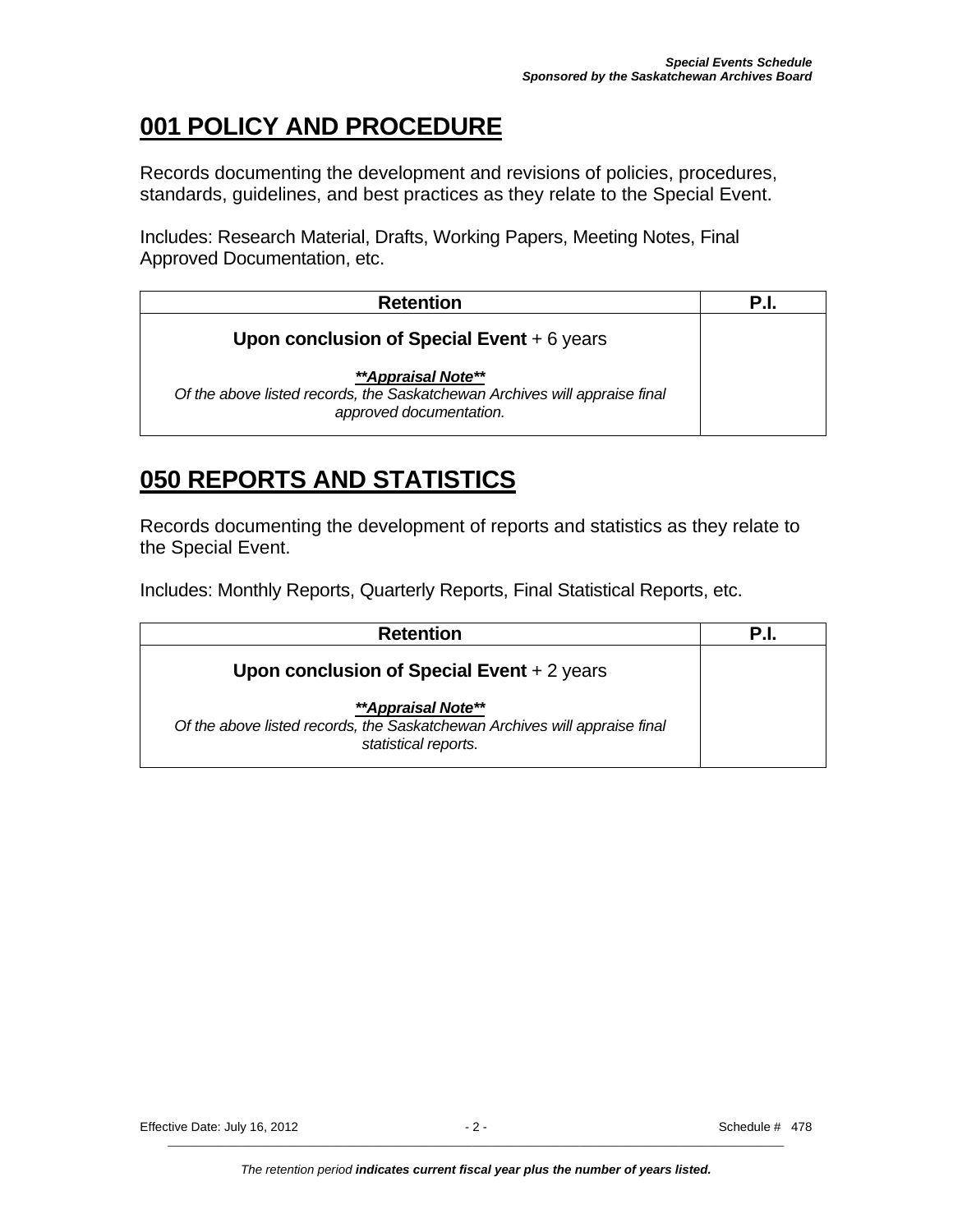# **100 AGREEMENTS AND CONTRACTS**

Records documenting processes associated with the establishment, maintenance, management, review and negotiation of approved agreements and contracts related to the event.

Includes: Service Agreements and Contracts, Meeting Minutes, Drafts, Proposals, Signed Agreements, Signed Contracts, etc.

#### **For records documenting Agreements and Contracts relating to Buildings and Properties SEE the appropriate function in ARMS 2006 or the appropriate ORS.**

| <b>Retention</b>                                                                                                                                                                                                                                      | P.I. |
|-------------------------------------------------------------------------------------------------------------------------------------------------------------------------------------------------------------------------------------------------------|------|
| Upon termination or cancellation of agreement<br>$+6$ years                                                                                                                                                                                           | P.I. |
| **Appraisal Note**<br>Of the above listed records, the Saskatchewan Archives will appraise the final<br>signed agreements and contracts that relate to the program/event. Routine or<br>administrative agreements and contracts will not be acquired. |      |

## **110 COMMITTEES AND COMMISSIONS**

Records documenting the establishment, operation and functions of committees created in relation to an event. Examples include; Bid Committees, Event Management Committees, Budget and Fund Raising Committees, Accommodations Committees, Facilities/Venue and/or Construction Committees, Advisory Councils, etc. Records may also include any committees established to bid on an event which might potentially be awarded to another jurisdiction inside or outside Saskatchewan.

Includes: Committee Establishment Files, Appointment of Members, Terms of Reference, Proceedings, Minutes of Meetings, Agendas, Briefing Notes, etc.

| <b>Retention</b>                                                                                                 | P.I. |
|------------------------------------------------------------------------------------------------------------------|------|
| Upon conclusion of Special Event $+6$ years                                                                      |      |
| **Appraisal Note**<br>Of the above listed records, the Saskatchewan Archives may appraise all of the<br>records. |      |

Effective Date: July 16, 2012 **- 3 - 3 - Schedule # 478**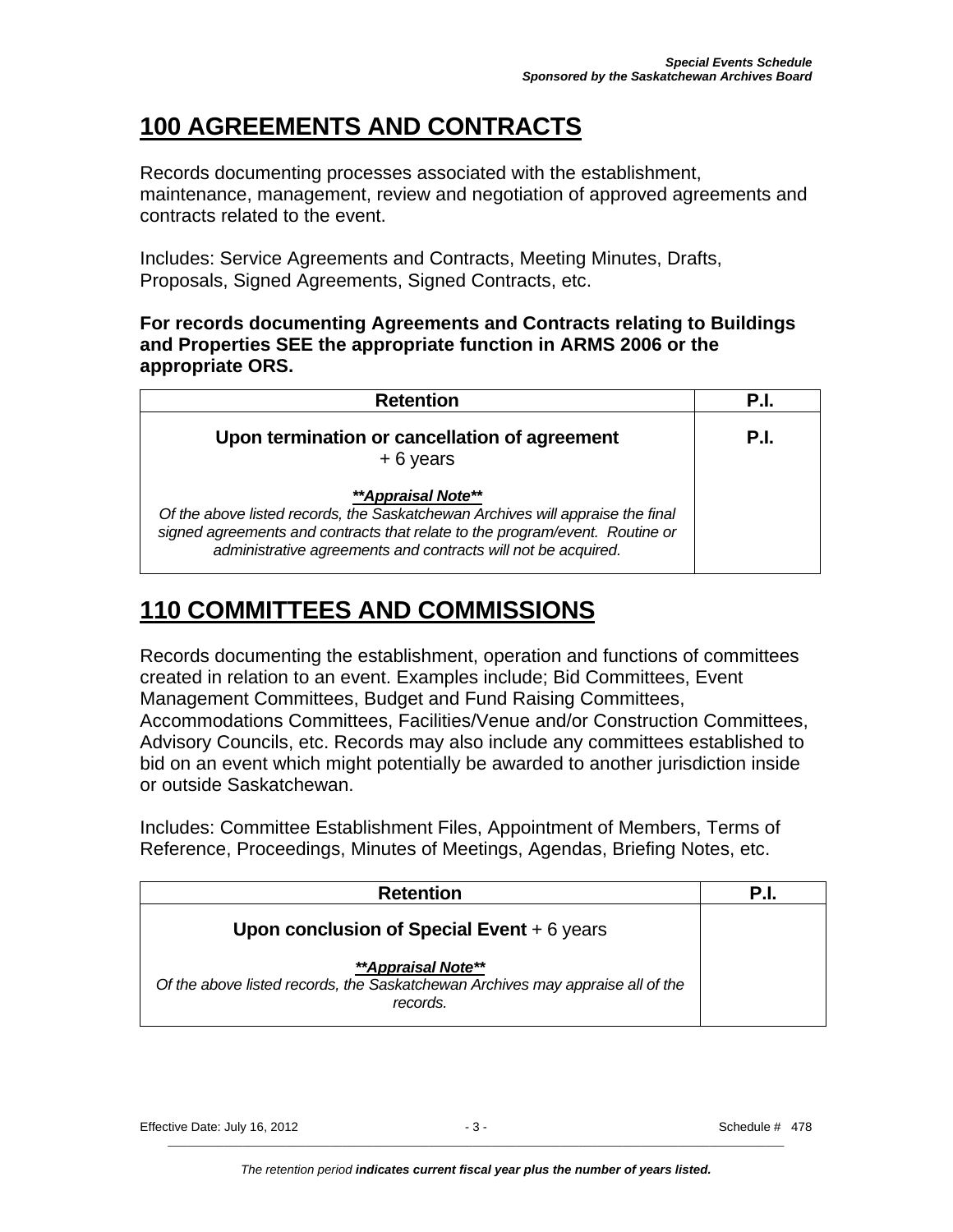#### **120 PUBLIC RELATIONS AND COMMUNICATIONS**

Records documenting the administration of public relations and public affairs for the event. Also includes records documenting the drafting, manual or electronic production (design, layout, typesetting, printing, etc), and the marketing and supply of internal and external publications.

Includes: Advertising Projects, Marketing Projects, Communications Packages, Media Projects, Lectures and Speeches, Media Lists and Contacts, Interviews, Public Programs, Website Development Files, Information/Content Updates, Ceremonies and Celebrations, Inquiries and Responses, Newspaper Clippings, Protocol, etc.

| <b>Retention</b>                                                                                                                                                                                                                                                                                                                                                                                         | P.I  |
|----------------------------------------------------------------------------------------------------------------------------------------------------------------------------------------------------------------------------------------------------------------------------------------------------------------------------------------------------------------------------------------------------------|------|
| Upon conclusion of Special Event $+6$ years                                                                                                                                                                                                                                                                                                                                                              | P.I. |
| <i><b>**Appraisal Note**</b></i><br>Of the above listed records, the Saskatchewan Archives will appraise the final<br>approved ads/media (i.e. print ready ad, tv commercial, etc.) indicating major<br>marketing concepts or messages; the final copy of lectures and speeches; major<br>ceremonies and celebrations; and newspaper clippings. The event website will<br>be considered for acquisition. |      |

## **130 COOPERATION & LIAISON**

Records documenting the exchange of information and communications between government institutions and/or the public (individuals and groups).

Includes: Co-operation and Liaison Case Files, includes sharing informal advice and discussions with other Provincial and Territorial Government Institutions, other Saskatchewan Government Agencies, Federal Government Institutions, Local Authorities, Corporations, Companies, Associations, Clubs, Societies, etc.

#### **For records related to joint ventures SEE 170 Program/Event Management.**

| <b>Retention</b>                                                                                                             | P.I. |
|------------------------------------------------------------------------------------------------------------------------------|------|
| Upon conclusion of Special Event $+2$ years                                                                                  | P.I. |
| <i><b>**Appraisal Note**</b></i><br>Of the above listed records, the Saskatchewan Archives will not acquire any<br>material. |      |

Effective Date: July 16, 2012 **- A** - 4 - Schedule # 478  $\overline{\phantom{a}}$  , and the contribution of the contribution of the contribution of the contribution of the contribution of the contribution of the contribution of the contribution of the contribution of the contribution of the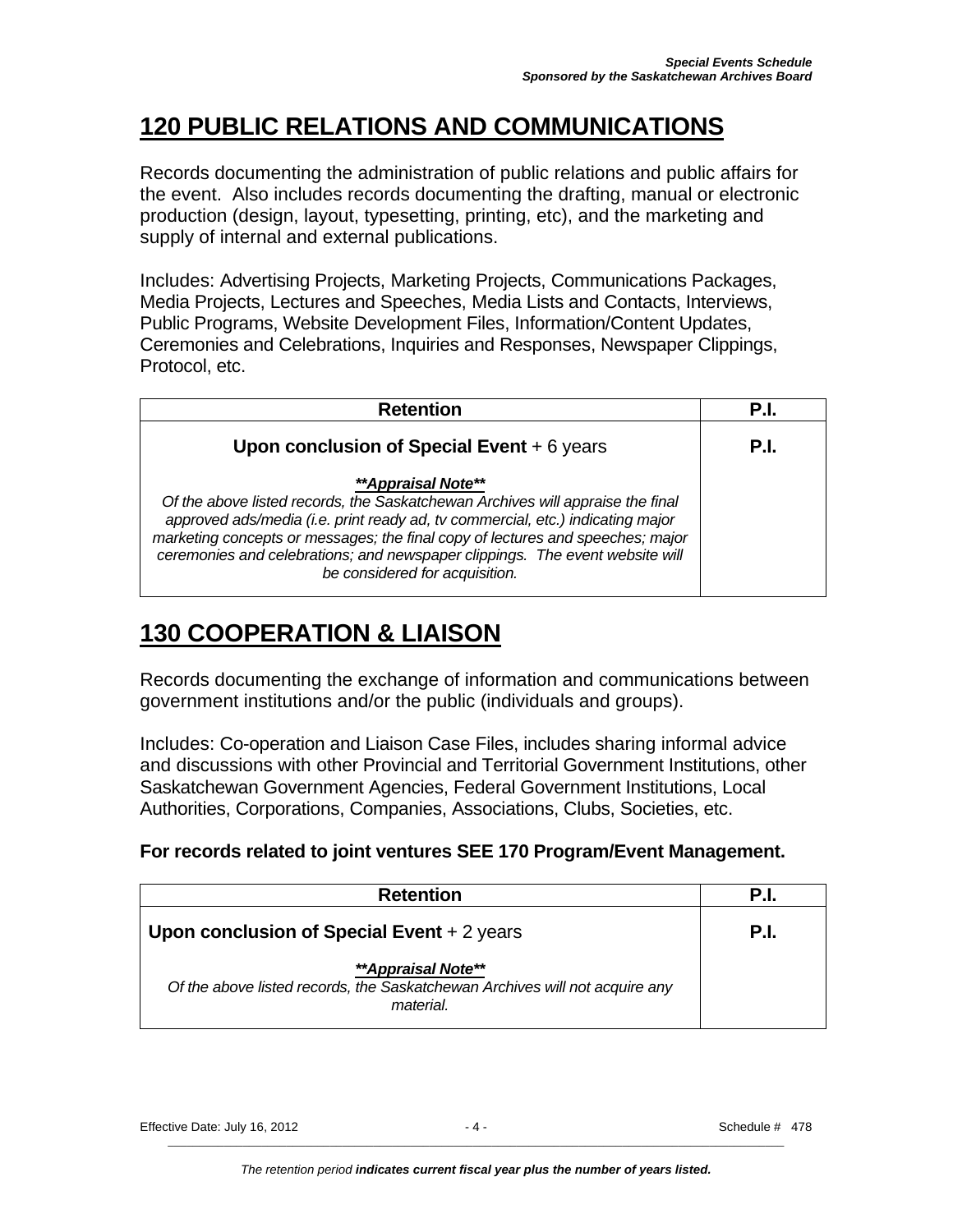## **140 FACILITIES/VENUES/ACCOMMODATIONS**

Records documenting the planning, design, construction, renovation, maintenance, etc. for an events facilities, venues and accommodations.

Includes: Expansion/Renovation Project Files, Construction Project Case Files, Accommodation, planning and requirements Case Files, etc. May also include routine maintenance records, building codes, repair records, etc.

**For records related to the construction of a major facility/venue for the event which a Saskatchewan Government Institution(s) is/are solely responsible for providing the funding, SEE the appropriate function in ARMS 2006.** 

| <b>Retention</b>                                                                                                                        |  |
|-----------------------------------------------------------------------------------------------------------------------------------------|--|
| Upon conclusion of Special Event $+6$ years                                                                                             |  |
| **Appraisal Note**<br>Of the above listed records, the Saskatchewan Archives will appraise the<br>planning and requirements case files. |  |

# **150 BRIEFING INFORMATION**

Records documenting the preparation, tracking, collection and program monitoring of information on various services for the event.

Includes: Briefing Documents, Referrals (Ministers Inquiries), Executive Issues, Program Monitoring Information, etc.

| <b>Retention</b>                                                                                                                           | P.I. |
|--------------------------------------------------------------------------------------------------------------------------------------------|------|
| Upon conclusion of Special Event $+6$ years                                                                                                |      |
| **Appraisal Note**<br>Of the above listed records, the Saskatchewan Archives will appraise the Briefing<br>Documents and Executive Issues. |      |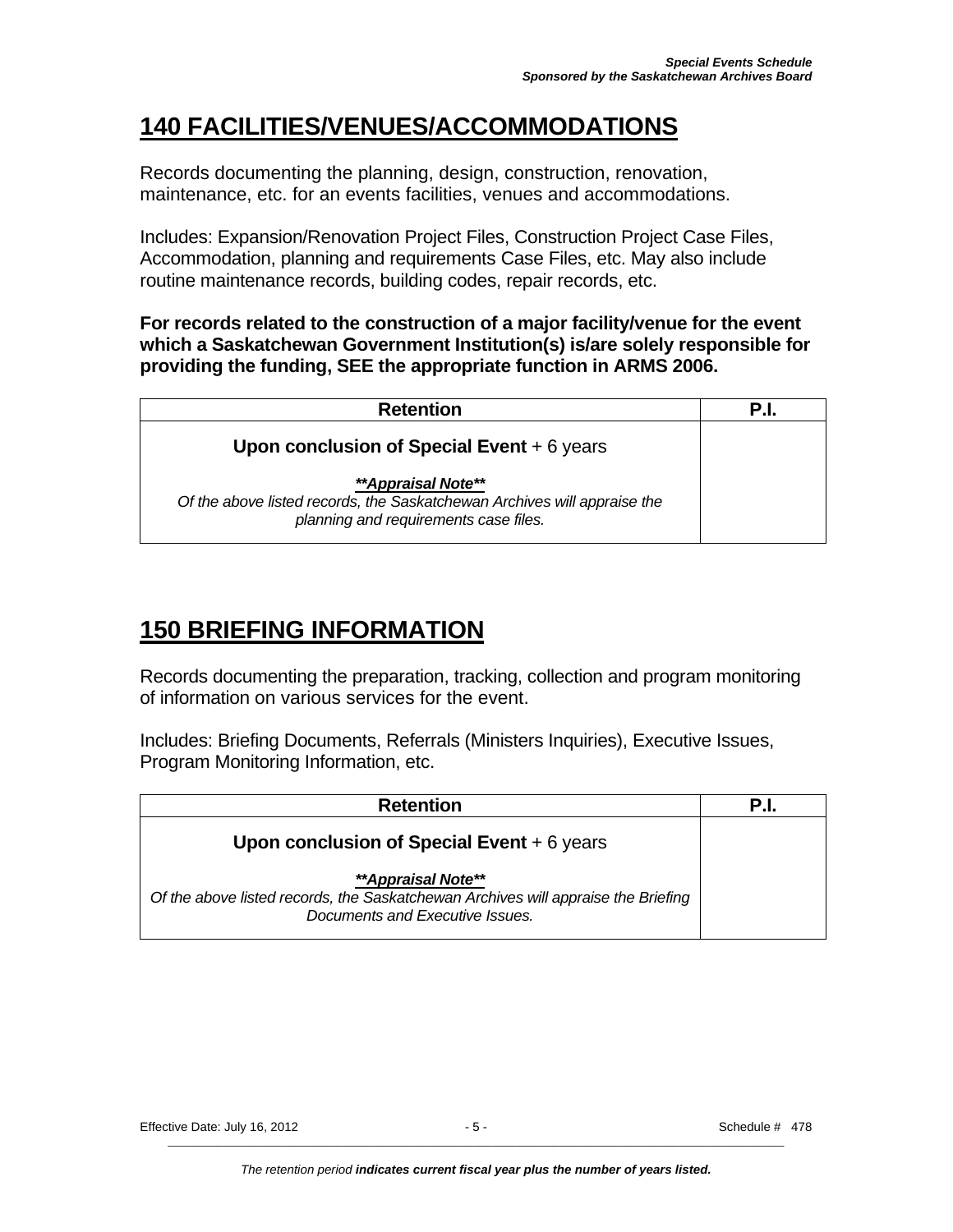#### **160 FINANCE**

Records documenting financial administration and management of the event. Includes accounts payables and receivables, audits and reviews, budget planning and forecasting and expenditures, etc.

Includes: Accounts payable and receivable, Audit records, Budget records, Expressions of Interest, Tenders, Request for Proposals, etc.

| <b>Retention</b>                                                                                                                                             | P.I. |
|--------------------------------------------------------------------------------------------------------------------------------------------------------------|------|
| Upon conclusion of Special Event $+6$ years                                                                                                                  |      |
| <b>**Appraisal Note**</b><br>Of the above listed records, the Saskatchewan Archives will appraise Approved<br>Budget and any supplementary funding requests. |      |

#### **170 PROGRAM/EVENT MANAGEMENT**

Records documenting the research, preparation, establishment, organization, planning, etc. of programs/events.

Includes: Program/Event Management Files, Schedules, Itineraries, Exhibits, Fairs, Exhibitions, Displays, Tours, Awards and Honours, Research, etc.

| <b>Retention</b>                                                                                                  | P.I. |
|-------------------------------------------------------------------------------------------------------------------|------|
| Upon conclusion of Special Event $+6$ years                                                                       | P.I. |
| **Appraisal Note**<br>Of the above listed records, the Saskatchewan Archives will appraise all of the<br>material |      |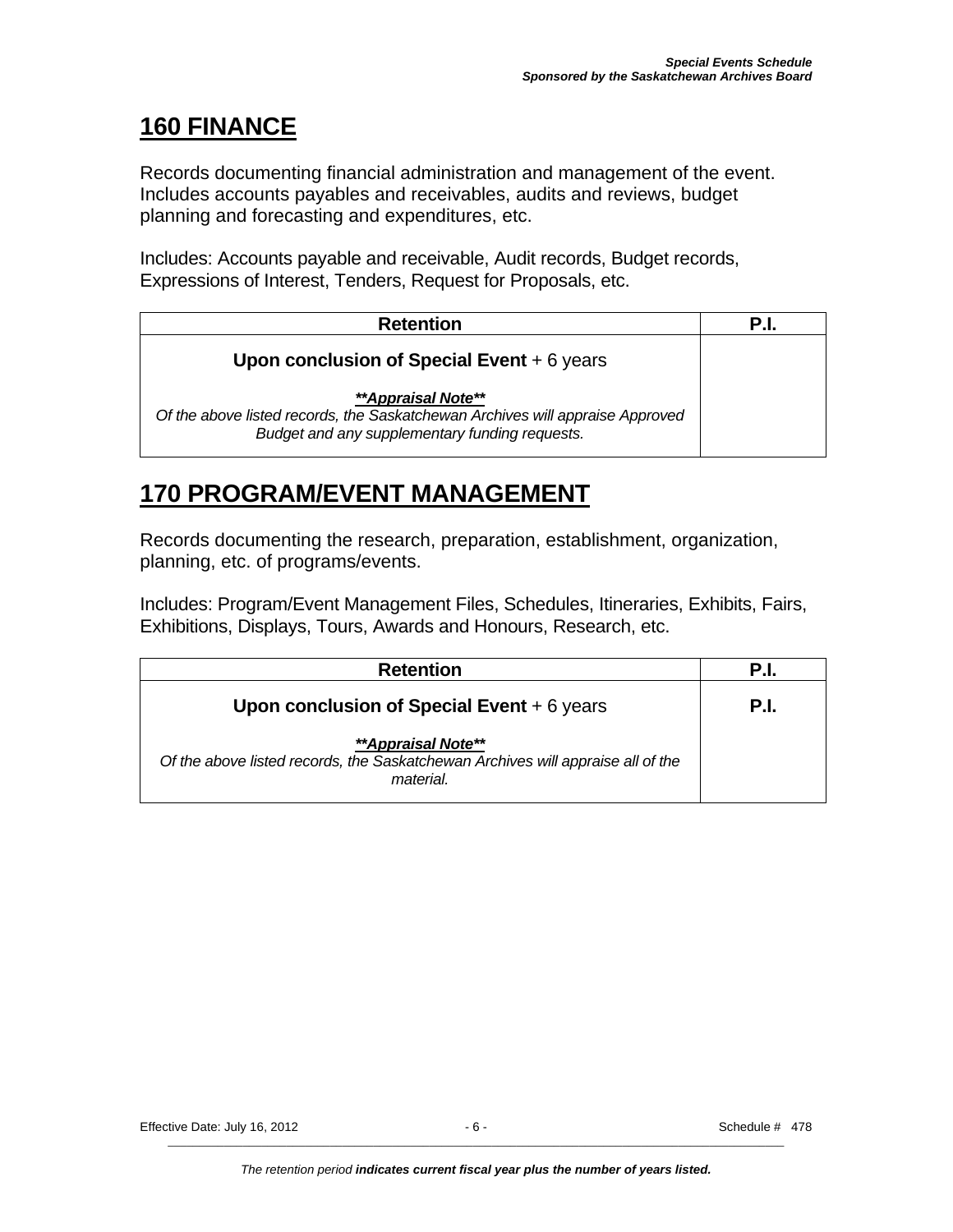## **180 FUNDRAISING, GRANTS AND SPONSORSHIP**

Records documenting the planning and development of revenue sources through fundraising and sponsorship projects. Also includes grants of money to or from outside organizations, agencies, or individuals to carry out a specific project, assignment, etc.

Includes: Fundraising Program/Event Files, Grant Management Files, Sponsorship Files, etc.

| <b>Retention</b>                                                                                                   | P.I. |
|--------------------------------------------------------------------------------------------------------------------|------|
| Upon conclusion of Special Event $+6$ years                                                                        |      |
| **Appraisal Note**<br>Of the above listed records, the Saskatchewan Archives will appraise all of the<br>material. |      |

## **190 VOLUNTEERS**

Records documenting volunteers' information/services provided to the program/event.

Includes: Inquiries and Responses, Registrations, Volunteer Information and Schedules, etc.

| <b>Retention</b>                                                                                                    |      |
|---------------------------------------------------------------------------------------------------------------------|------|
| Upon conclusion of Special Event $+2$ years                                                                         | P.I. |
| **Appraisal Note**<br>Of the above listed records, the Saskatchewan Archives will appraise none of the<br>material. |      |